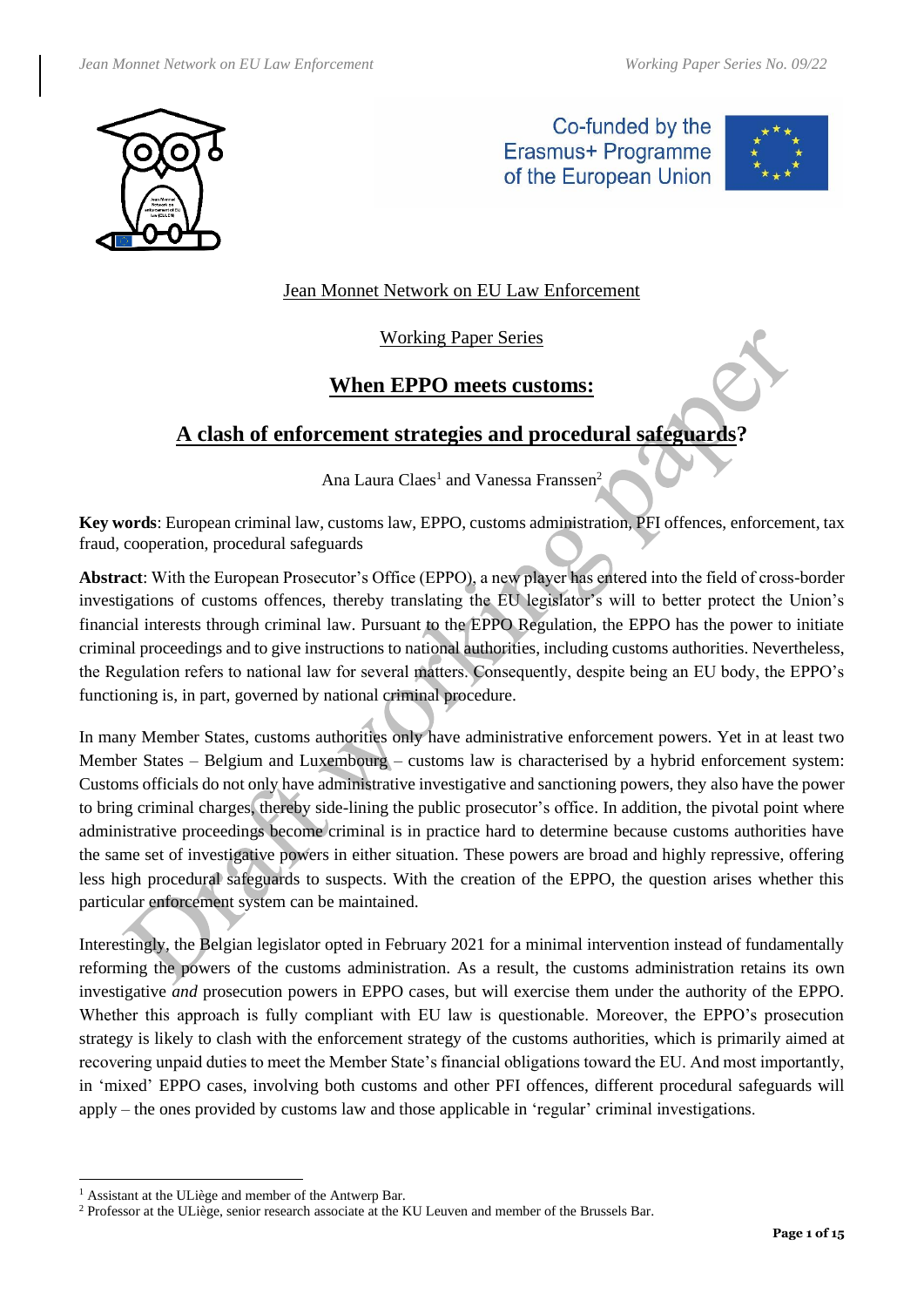This contribution critically analyses the relation between the EPPO and national customs authorities, from a legal and practical perspective, taking Belgium as a case study. In doing so, it will pay special attention to the essential conditions for effective enforcement of the Union's financial interests and the need to adequately safeguard suspects' fundamental rights.

#### <span id="page-1-0"></span>**I. Introduction<sup>3</sup>**

On 1 June 2021, the European Public Prosecutor's Office (hereafter EPPO) officially started its operations. The EPPO was created to enhance the protection of the EU's financial interests through criminal enforcement. The rules governing the functioning of the EPPO are laid down in the Regulation of 12 October 2017 establishing the European Public Prosecutor's Office<sup>4</sup> (hereafter EPPO Regulation).

An important part of the fraud affecting the financial interests of the Union concerns customs offences, since customs duties form one of the three main sources of revenue of the EU, alongside contributions based on Value Added Tax (VAT) and direct contributions by the EU member states. <sup>5</sup> Therefore, logically, the EPPO's material competence encompasses several customs offences as defined by the Directive (EU) 2017/1371 on the fight against fraud to the EU's financial interests (hereafter PFI Directive).<sup>6</sup> According to the EPPO's annual report of 2021, the level of detection of customs fraud by Member States is (still) surprisingly low.<sup>7</sup>/The EPPO is thus determined to 'up its game' in the field of cross-border investigations of customs fraud. For example, on 29 April 2022, the EPPO reported to have seized 470,000 euros in financial assets from a company in Vicenza (Italy), which had allegedly evaded the payment of anti-dumping and customs duties by falsely declaring that the origin of the imported goods was Thailand instead of China.<sup>8</sup>

In order to improve the fight against the fraud of the Union's financial interests, the EPPO is the first Union body endowed with the power to conduct criminal investigations and to formally initiate criminal proceedings before national criminal courts. Nevertheless, the EPPO Regulation refers to national law for several matters, instead of regulating them at EU level,<sup>9</sup> and therefore can be regarded as a 'directive in disguise'. Consequently, despite being an EU body, the EPPO's investigations and prosecutions are, in part, also governed by national criminal procedure.

against fraud to the Union's financial interests by means of criminal law [2017] OJ L 198/29 (hereafter PFI Directive)

<sup>&</sup>lt;sup>3</sup> This contribution is, in part, based on earlier research. See in particular Vanessa Franssen and Ana Laura Claes, 'Enforcement of policies against illicit trade in tobacco products in Belgium' in John Vervaele and Stanislaw Tosza (eds), *Illicit Trade in Tobacco Products. In Search of Optimal Enforcement* (Springer 2022) 117-224; Ana Laura Claes and Marie Horseele, 'Protection of procedural rights in administrative and criminal proceedings: the case of the privilege against self-incrimination in Belgian customs law' in Vanessa Franssen and Chris Harding (eds), *Criminal and quasi-criminal enforcement mechanisms in Europe. Origins, concepts, future* (Hart 2022) 301-340; Ana Laura Claes, Anne Werding and Vanessa Franssen, 'The Belgian Juge d'Instruction and the EPPO Regulation: (Ir)reconcilable?' [2021] 6(1) European Papers, 357-389; Vanessa Franssen, Anne Werding, Ana Laura Claes and Frank Verbruggen, 'La mise en œuvre du Parquet européen en Belgique: Quelques enjeux et propositions de solution' in Constance Chevallier-Govers and Anne Weyembergh (eds), *La création du Parquet européen: simple évolution ou révolution au sein de l'espace judiciaire européen?* (Larcier/Bruylant 2021) 135-173.

<sup>4</sup> Council Regulation (EU) 2017/1939 of 12 October 2017 implementing enhanced cooperation on the establishment of the European Public Prosecutor's Office ('the EPPO') [2017] OJ L283/1 (EPPO Regulation).

<sup>5</sup> Council Decision (EU, Euratom) 2020/2053 of 14 December 2020 on the system of own resources of the European Union and repealing Decision 2014/335/EU [2020] OJ L 424/1, Art 2.

<sup>6</sup> Directive (EU) 2017/1371 of the European Parliament and of the Council of 5 July 2017 on the fight

<sup>&</sup>lt;sup>7</sup> EPPO, 'EPPO Annual Report 2021' (24 March 2022) [<https://www.eppo.europa.eu/en/documents>](https://www.eppo.europa.eu/en/documents) accessed 25 May 2022.

<sup>8</sup> EPPO, 'Evasion of customs duties and VAT: € 470 000 seized in Italy' (29 April 2022) [https://www.eppo.europa.eu/en/news/evasion](https://www.eppo.europa.eu/en/news/evasion-customs-duties-and-vat-eu470-000-seized-italy)[customs-duties-and-vat-eu470-000-seized-italy](https://www.eppo.europa.eu/en/news/evasion-customs-duties-and-vat-eu470-000-seized-italy) accessed 25 May 2022.

<sup>9</sup> Louise Seiler, 'Le parquet européen: une révolution sans bouleversements' [2019] REV DR PÉN CRIM 1188.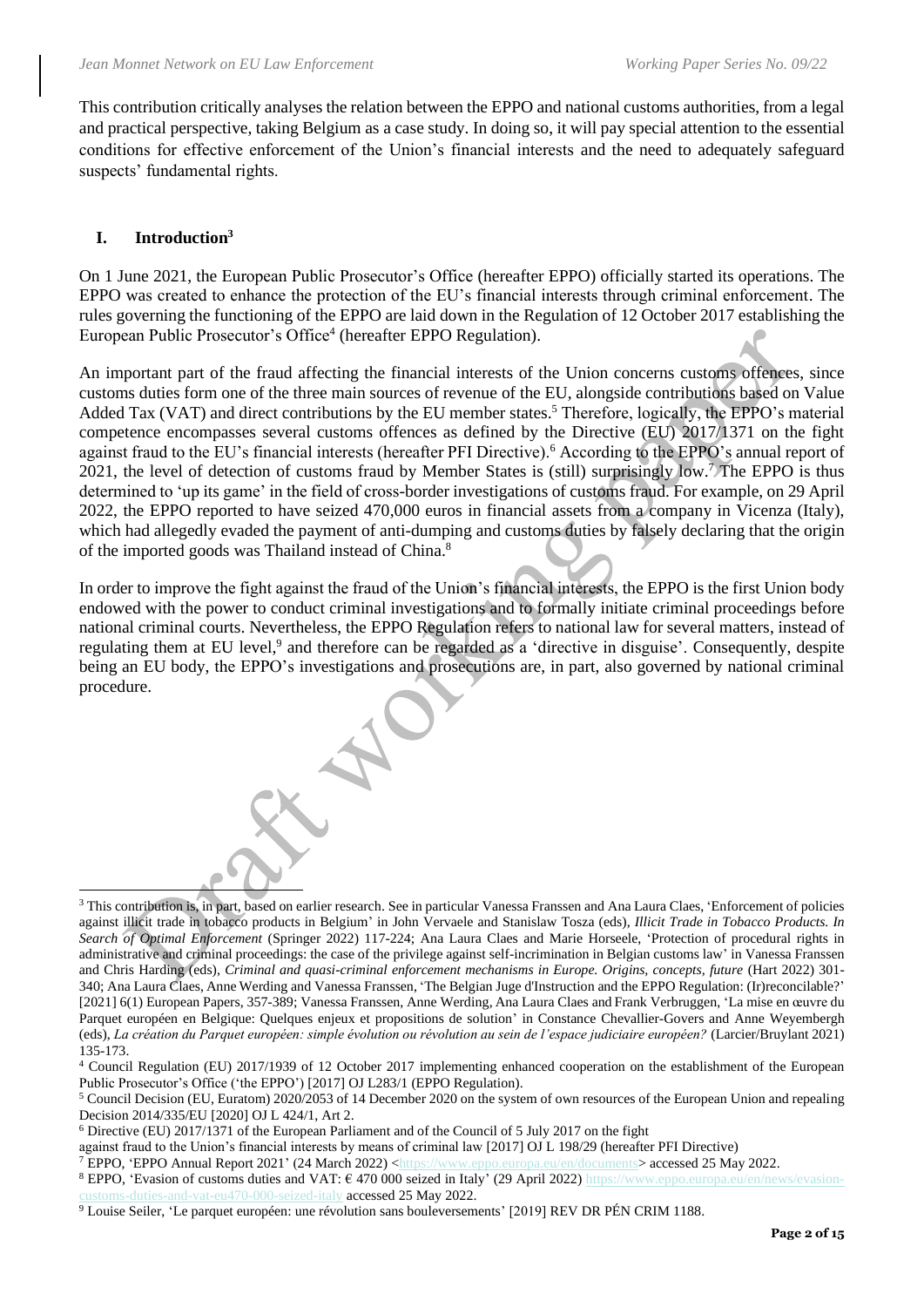As far as customs fraud is concerned, it is important to stress that in many (if not most) Member States, customs authorities only have administrative enforcement powers. Yet, in at least two Member States – Belgium and Luxembourg –, customs law is characterised by a hybrid enforcement system. This means customs officials do not only have administrative investigative and sanctioning powers, they also have the power to bring criminal charges, thereby side-lining the public prosecutor's office. Customs officials thus can be said to wear two 'enforcement hats', an administrative one and a criminal one. In addition, the pivotal point where administrative proceedings become criminal is in practice hard to determine because customs authorities have the same set of investigative powers in either situation. These powers are broad and highly repressive, offering fewer procedural safeguards to suspects.<sup>10</sup> Consequently, when preparing the integration of the EPPO at national level, the question arose whether this particular enforcement system could be maintained.<sup>11</sup>

<span id="page-2-0"></span>Interestingly, the Belgian legislator opted in February 2021, when implementing the EPPO, for a minimal intervention rather than a fundamental (and, in our view, indispensable) reform of the powers of the customs administration. <sup>12</sup> According to the new law, the customs administration retains its own investigative *and* prosecution powers in EPPO cases, but will exercise them under the authority of the EPPO, following the instructions of the handling European Delegated Prosecutor (hereafter EDP) and the competent Permanent Chamber. <sup>13</sup> Whether this approach is fully compliant with EU law is debatable. Moreover, the EPPO's prosecution strategy is likely to clash with the enforcement strategy of customs authorities, aimed primarily at the quick recovery of unpaid duties to meet the Member State's financial obligations toward the EU, rather than investigating and dismantling criminal networks and bringing to justice the main responsible persons. Most importantly, in so-called 'mixed' EPPO cases, involving both customs and other PFI-related offences, different procedural safeguards will apply – the less protective ones applicable in customs investigations, and the 'ordinary' ones applicable in most other criminal investigations – with a risk of 'cherry-picking' by the investigating authorities.

This contribution aims to analyse the relation between the EPPO and national customs authorities, from a legal and practical perspective, taking Belgium as a case study. In doing so, it will pay special attention to the essential conditions for effective enforcement of the Union's financial interests and the need to adequately safeguard suspects' fundamental rights. First, it will analyse the EPPO's material competence with respect to customs offences (II). Second, it will present the Belgian customs law, entailing criminal procedural rules that are highly derogatory (III). In a third step, it will explain the functioning of the EPPO and the way in which it is supposed to conduct its investigations and to prosecute. Fourth, the contribution will present several theoretical solutions to bring Belgian customs law in line with the EPPO Regulation (V), before critically examining the approach adopted by the Belgian legislator (VI) and evaluating whether it is compliant with the EPPO Regulation and the EU legislator's intention to enhance the fight against fraud affecting the Union's financial interests (VII).

### **II. The EPPO's competence regarding customs offences**

In order to fully understand the peculiar relationship between the EPPO and the Belgian customs authorities, it is necessary to briefly recall the material competence of the EPPO relating to customs offences.

The material competence of the EPPO is defined by Article 22 of the EPPO Regulation, which refers to the PFI Directive. Following a combined reading of the EPPO Regulation and the PFI Directive, the EPPO is competent to investigate and prosecute, for example, fraud involving EU subsidies, VAT fraud, active and passive corruption, but also fraud related to customs and antidumping duties. Indeed, Article 3(c) of the PFI Directive obliges Member States to incriminate:

*In respect of revenue other than revenue arising from VAT own resources referred to in point (d), any act or omission relating to*

<sup>10</sup> Claes and Horseele, (n [3\)](#page-1-0) 302-312.

<sup>11</sup> For a full analysis, see Vanessa Franssen, Frank Verbruggen, Ana Laura Claes and Anne Werding, *Implementatie van het Europees Openbaar Ministerie in de Belgische Rechtsorde/Mise en oeuvre du Parquet européen en droit belge*, Bilingual study funded by the Belgian Ministry of Justice, June 2019, 89-112.

 $12$  Act of 17 February 2021 holding several provisions in criminal justice matters (Loi du 17 février 2021 portant des dispositions diverses en matière de justice), *Moniteur belge* 24 February 2021 (hereafter EPPO Act).

<sup>13</sup> General Law on Customs and Excise of 18 July 1977 (Loi générale sur les douanes et accises), as amended by the EPPO Act, *Moniteur belge* 21 September 1977 (hereafter GLCE), art 285/3.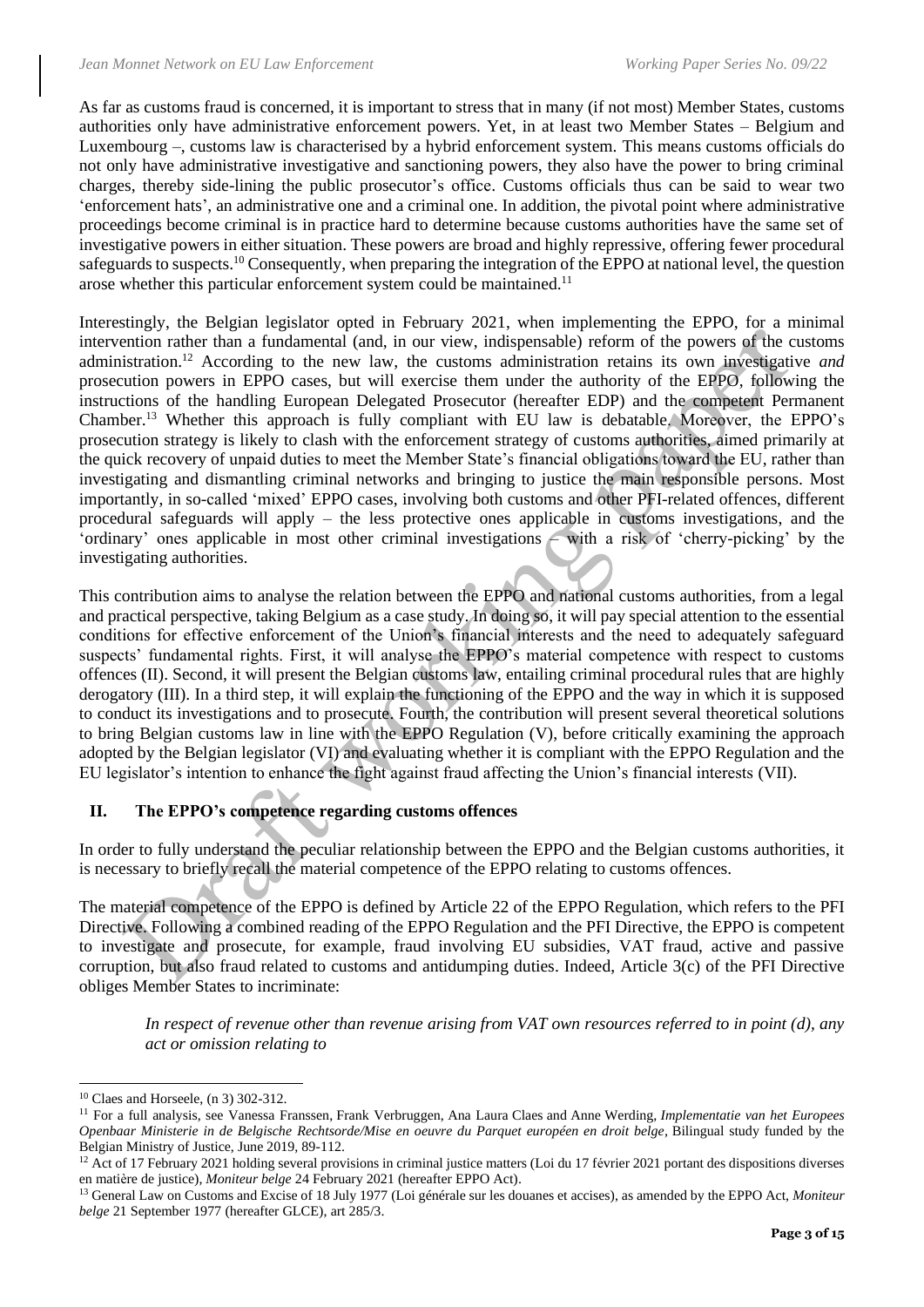- *(i) the use or presentation of false, incorrect or incomplete statements or documents, which has as its effect the illegal diminution of the resources of the Union budget or budgets managed by the Union, or on its behalf;*
- *(ii) non-disclosure of information in violation of a specific obligation, with the same effect; or*
- *(iii) misapplication of a legally obtained benefit, with the same effect.*

Article 3(c) thus incriminates fraud related to EU revenue *other than VAT*, including customs and antidumping duties.

It is important to stress that the PFI offences always require that the act or omission causes an illegal reduction of the (sources of revenue for the) Union budget. Looking at Belgian customs criminal law, most offences that give rise to a customs debt thus fall within the material competence of the EPPO. Examples of such offences are import or export without declaration as well as failure to declare or deliberate misdeclaration (undervaluation, misclassification of goods, declaration of a false origin...).<sup>14</sup> In contrast, offences that do not give rise to a customs debt (the so-called 'non-fiscal' offences, e.g., offences concerning licences or prohibitions, restrictions or control measures, breach of seals<sup>15</sup>) cannot be considered PFI-related customs offences.<sup>16</sup>

On top of these PFI-related customs offences, the EPPO Regulation and the PFI Directive further determine that the EPPO is also competent to investigate and prosecute: (i) money laundering involving property derived from the these customs PFI offences;<sup>17</sup> (ii) the fact that these customs offences take place within a criminal organisation;<sup>18</sup> and (iii) any other (non-PFI) offence that is inextricably linked to the customs offences.<sup>19</sup> In all these cases, the EPPO is thus competent to investigate and prosecute offences that are, strictly speaking, not PFI offences.

<sup>14</sup> According to the Explanatory Memorandum to the EPPO Act, the following criminal offences defined by the GLCE belong to the EPPO's material competence: Art 115, § 1, Art 202, § 2, Art 220, § 2, Art 236, Art 237, Art 256, Art 257, § 3, and Art 259. Explanatory Memorandum to the EPPO Act, Doc. Parl., Ch. Repr., sess. ord. 2020-2021, No 55-1696/001, 20-21 (hereafter Explanatory Memorandum to the EPPO Act).

<sup>15</sup> GLCE, art 165.

<sup>16</sup> Explanatory Memorandum to the EPPO Act, 21.

 $17$  PFI Directive, art 4(1).

<sup>18</sup> EPPO Regulation, art 22(2).

<sup>19</sup> EPPO Regulation, art 22(3).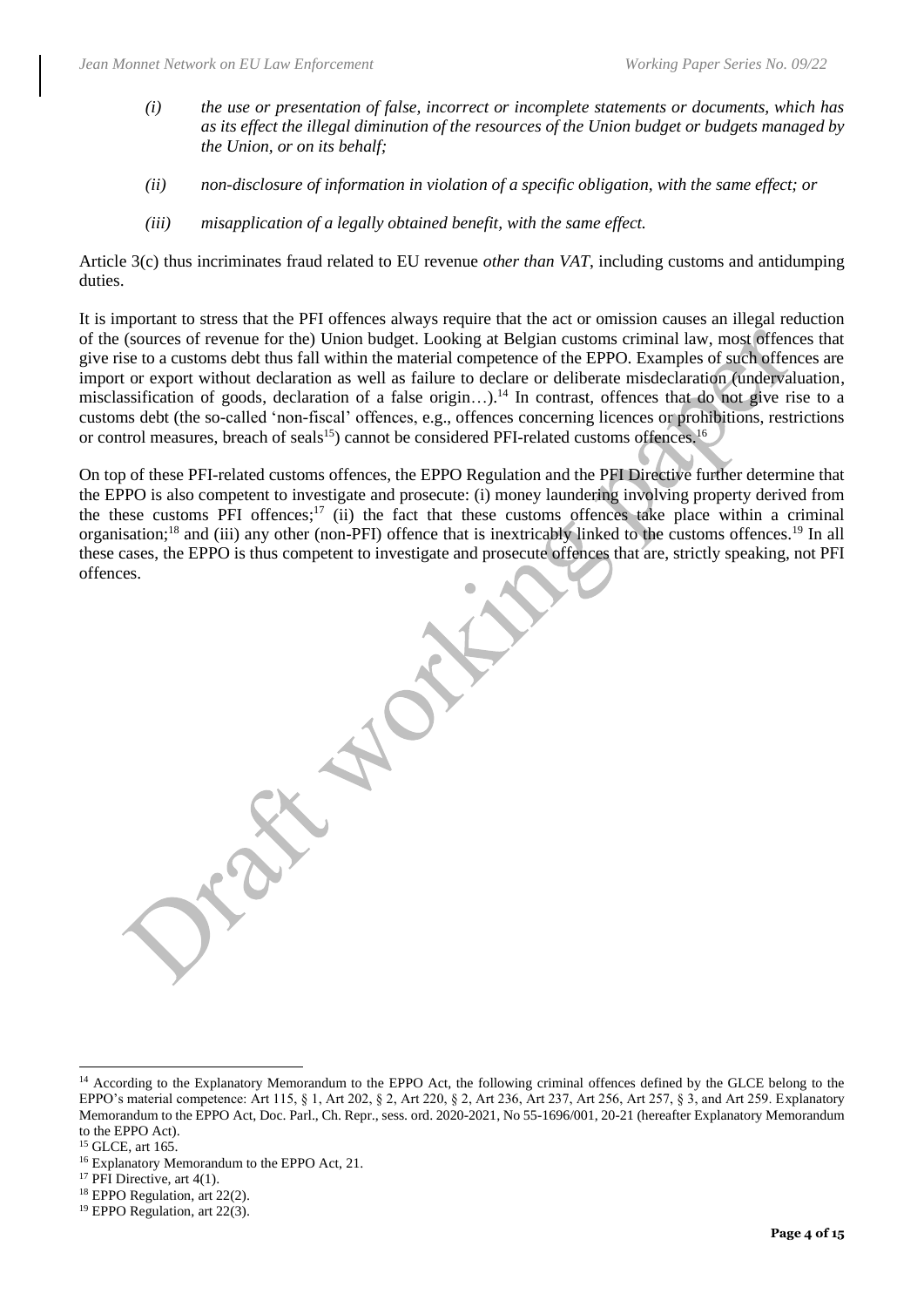Nevertheless, Article 25 of the EPPO Regulation provides several mitigations and exceptions to this competence of the EPPO. First of all, the EPPO will generally not exercise its competence if the damage caused or likely to be caused to the EU budget is less than 10,000 euro.<sup>20</sup> Secondly, with regard to 'inextricably linked offences', it is required that the PFI offence is preponderant in terms of sanctions levels.<sup>21</sup> The EPPO will therefore not exercise its competence – neither for the PFI offence nor for the inextricably linked offence – when the maximum sanction for the linked offence, as provided by national law, is equal to or more severe than the penalty provided for the PFI offence, unless the inextricably linked offence has been merely instrumental to commit the PFI offence. Finally, the EPPO will also not exercise its competence if there is a reason to assume that the damage caused or likely to be caused to the EU's budget does not exceed the damage caused or likely to be caused to another victim.<sup>22</sup> On top of Article 25 EPPO Regulation, the EPPO will also generally not investigate and prosecute offences which cause or are likely to cause less than 100,000 euros of damage to the EU's budget.<sup>23</sup> These exceptions to the EPPO's competence have been further clarified in guidelines adopted by the EPPO College.<sup>24</sup> Yet, their concrete interpretation and application will depend on the EPPO's practice in the next few years. Therefore, they will not be discussed in detail in the remainder of this article.

#### **III. Belgian customs (and excise) criminal procedure**

If the facts of a case fall within the competence of the EPPO, the EPPO can start investigating and prosecuting on the basis of the EPPO Regulation. Nevertheless, the EPPO Regulation does not entail a full set of criminal procedural rules and refers to national law for several matters. While the course of an EPPO investigation and procedure might seem quite straightforward on the basis of the EPPO Regulation, it will prove to be challenging to encompass these rules in national procedures where the customs (and excise) administration<sup>25</sup> has a strong legal and practical position, as is the case in Belgium.

<span id="page-4-1"></span><span id="page-4-0"></span>The Belgian customs (and excise) enforcement system is mainly regulated by the GLCE. These rules substantially derogate from the ordinary rules of criminal procedure as laid down in the Code of Criminal Procedure<sup>26</sup> (hereafter CCP), which the legislator has always justified by the cross-border nature of the offences, the technical nature of the subject matter, the great mobility of the goods and the relatively large number of natural and legal persons involved.<sup>27</sup> Although these rules offer far fewer procedural guarantees, the Belgian Supreme Courts (i.e., the Constitutional Court and the Court of Cassation) generally consider that the derogation from ordinary criminal procedure does not infringe upon the rights of the defence and is not, in itself, discriminatory.<sup>28</sup>

<sup>&</sup>lt;sup>20</sup> Unless the case has repercussions at the EU level which require an investigation to be conducted by the EPPO or officials or other servants of EU, or members of the EU institutions of the could be suspected of having committed the offence. The EPPO will consult the competent national authorities or EU bodies to determine whether these criteria have been met.

<sup>&</sup>lt;sup>21</sup> EPPO Regulation, art  $25(3)$  (a) and recitals 55-56.

<sup>&</sup>lt;sup>22</sup> Article 25(4) of the EPPO Regulation, however, states that: 'The EPPO may, with the consent of the competent national authorities, exercise its competence for offences referred to in Article 22 in cases which would otherwise be excluded due to application of paragraph 3(b) of this Article if it appears that the EPPO is better placed to investigate or prosecute.' According to recital 60 of the EPPO Regulation, 'The EPPO could appear to be better placed, inter alia, where it would be more effective to let the EPPO investigate and prosecute the respective criminal offence due to its transnational nature and scale, where the offence involves a criminal organisation, or where a specific type of offence could be a serious threat to the Union's financial interests or the Union institutions' credit and Union citizens' confidence. In such a case the EPPO should be able to exercise its competence with the consent given by the competent national authorities of the Member State(s) where damage to such other victim(s) occurred.'

<sup>23</sup> EPPO Regulation, art 34(3).

<sup>&</sup>lt;sup>24</sup> EPPO, 'Decision of the College of the European Public Prosecutor's Office adopting operational guidelines on investigation, evocation policy and referral of cases' (21 April 2021), <https://www.eppo.europa.eu/sites/d cy and referral of cases.pdf> accessed 24 May 2022.

 $^{25}$  It should be pointed out that, under Belgian law, the customs administration (in full: the General Administration of Customs and Excises) is also competent to investigate and prosecute excise offences. Its powers in this regard are very similar to the ones regarding customs offences, which explains the concern of the administration and the legislator to maintain this national coherence, despite the fact that excise offences do not belong to the material competence of the EPPO.

<sup>26</sup> Code of Criminal Procedure of 17 November 1808 (Code d'instruction criminelle), *Moniteur belge* 27 November 1808, 0.

<sup>27</sup> Alain De Nauw, 'Overzicht van douanestrafprocesrecht', [2004-2005] RW, 928; Steven Van Dromme, 'Douanerecht versus algemene beginselen van het strafrecht' in Michel Cornette (ed), *Douane.be: actuele problemen* (Intersentia 2006) 132; Franssen, Werding, Claes and Verbruggen, (n [3\)](#page-1-0) 163.

<sup>&</sup>lt;sup>28</sup> While several provisions of the GLCE have been the object of proceedings before the Constitutional Court and the Court of Cassation, the customs criminal procedure remains relatively untouched. For a more detailed analysis, see Claes and Horseele, (n [3\)](#page-1-0) 310-312.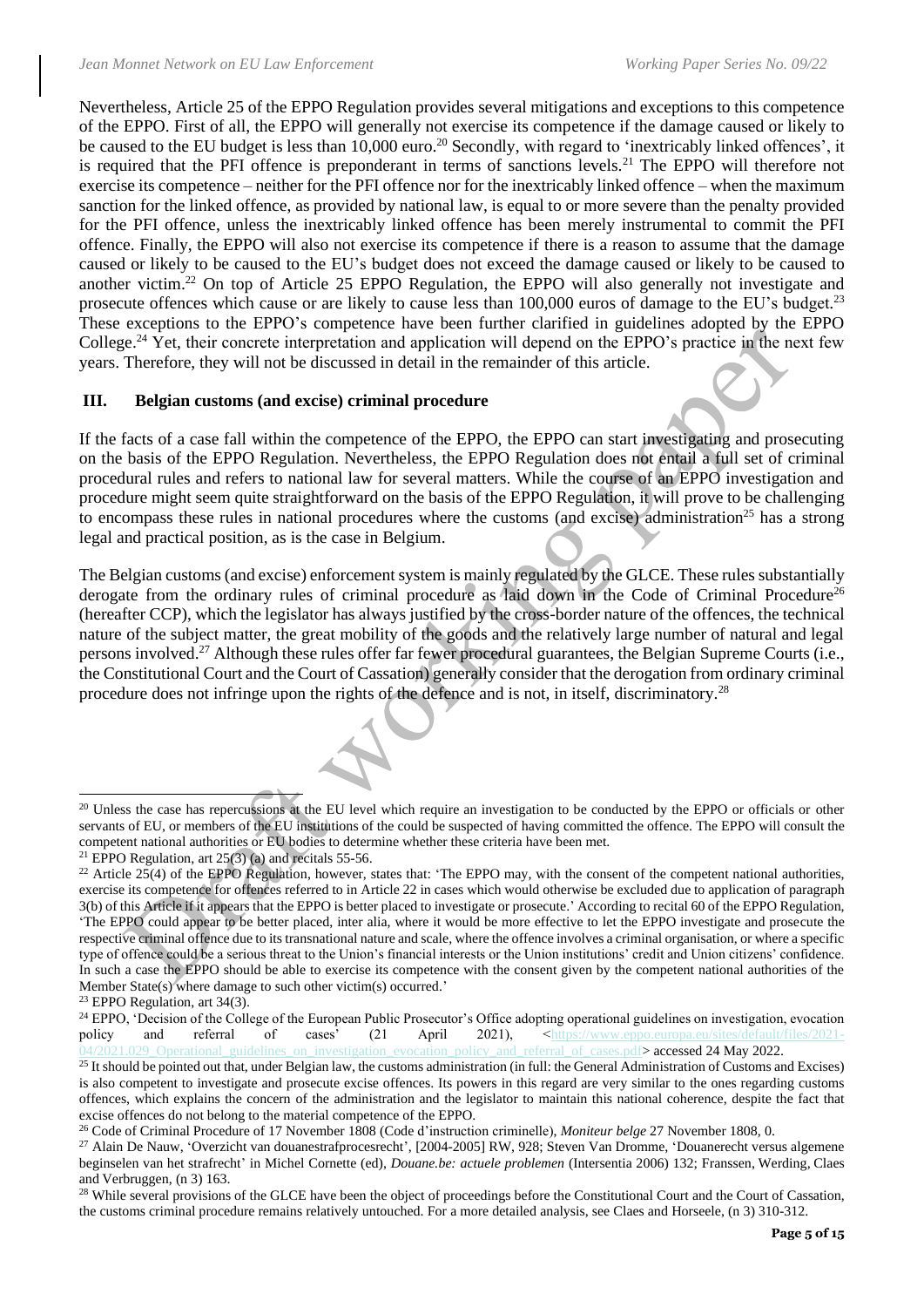Hereafter, we will only discuss the aspects of this special enforcement regime that are of particular importance in view of the proper functioning of the EPPO. While considering the overview of this regime, the reader should be aware that the Belgian legislator intends to thoroughly reform and modernise the GLCE.<sup>29</sup> Currently, this reform is planned for 2023.

#### 1) The customs administration has the power to prosecute

As already mentioned in the introduction, the Belgian customs authorities have the power to investigate, establish and prosecute customs offences.<sup>30</sup> The Belgian customs authorities are therefore not mere administrative authorities with the power to conduct administrative checks and impose administrative sanctions. They have extensive administrative *and* criminal powers. In contrast to the ordinary criminal procedure, where the power to investigate and prosecute lies with the public prosecutor's office, the customs authorities have the monopoly to start both administrative and criminal proceedings.

In practice, if a breach of customs legislation is detected, the Belgian customs authorities will first decide if they want to propose a settlement to the offender. This settlement can be proposed at any stage of the proceedings, as long as no final court judgment has been rendered. According to Articles 263-264 of the GLCE, a settlement can only be offered if there are mitigating circumstances or if the infringement can be attributed to neglect or mistake rather than to the intent to deliberately commit fraud. Any settlement is prohibited if there is no doubt that the offender had the intention to commit fraud. In practice, though, this settlement procedure is widely applied.<sup>31</sup>

If the matter cannot be settled or the terms of the settlement are not complied with, the case can be brought before court. In principle, the customs authorities can go to a civil court to recover the evaded customs duties. Nevertheless, all violations of customs (and excise) laws are criminally sanctioned and even if no specific sanction is provided in customs (or excise) laws, a fine between 125 EUR and 1,250 EUR can be imposed.<sup>32</sup> This means that infringements of customs laws can always be subject to a criminal prosecution by the customs authorities. In practice, the customs authorities will generally initiate criminal proceedings instead of civil proceedings.<sup>33</sup> Before the criminal court, the criminal claim (to impose criminal sanctions) and the civil claim (recovery of the evaded duties) are to be considered as separate legal proceedings. The criminal judge is obliged to rule on the civil claim that is brought before him, even in case of an acquittal or if the criminal claim becomes time-barred during the criminal proceedings.<sup>34</sup>

<span id="page-5-1"></span><span id="page-5-0"></span>There is one exception, however, to the prosecution monopoly of the customs authorities. The power to request the criminal judge to impose a prison sentence remains in the hands of the public prosecutor. The customs authorities can only request non-custodial sentences (fines, confiscations, closing of factories or workshops, professional disqualifications…).<sup>35</sup> Moreover, all offences that are not considered customs offences, but might accompany customs offences (e.g., money laundering, human trafficking, participation in a criminal organisation...) remain the full competence of the public prosecutor's office.<sup>36</sup>



<sup>&</sup>lt;sup>29</sup> To this end, the European Commission ordered an academic study in May 2019, conducted by the University of Antwerp [\(https://www.uantwerpen.be/en/staff/eric-vandooren/research/](https://www.uantwerpen.be/en/staff/eric-vandooren/research/) last accessed 24 May 2022). This study has been finalised, but as far as we know the results have not yet been published. Moreover, the federal government, which took office on 1 October 2020, has included the ambition to modernise the GLCE in its general policy plan ([<https://www.belgium.be/sites/default/files/Regeerakkoord\\_2020.pdf>](https://www.belgium.be/sites/default/files/Regeerakkoord_2020.pdf) last accessed 24 May 2022). Franssen and Claes, ([n 3\)](#page-1-0) 132.

<sup>30</sup> GLCE, art 281.

<sup>&</sup>lt;sup>31</sup> Franssen and Claes, ([n 3\)](#page-1-0) 206 and the references mentioned there.

<sup>32</sup> Art. 261 GLCE.

<sup>33</sup> Eric Van Dooren, 'Iteratieve knelpunten van douane- en accijnsstrafrecht' in Michel Rozie (ed), *Actuele problemen van het fiscaal strafrecht* (Intersentia, 2011) 465, 465.

<sup>&</sup>lt;sup>34</sup> Levi Goossens and Bert Gevers, 'Feasibility of harmonizing customs sanctioning systems in the European Union: some considerations from a Belgian point of view' [2018] GTCJ 329, 332; Patricio Diaz Gavier and Eric Van Dooren, 'Criminal customs law in Belgium and the consequences for customs debt recovery' [2013] GTCJ 70, 72.

<sup>&</sup>lt;sup>35</sup> GLCE, art 281, para 2, Royal Decree no 22 of 24 October 1934 on the judicial prohibition of certain convicted persons and bankrupt persons from exercising certain functions, professions or activities (Arrêté royal n° 22 relatif à l'interdiction judiciaire faite à certains condamnés et aux faillis d'exercer certaines fonctions, professions ou activités), *Moniteur belge*, 27 October 1934, 5 768. <sup>36</sup> GLCE, art 282.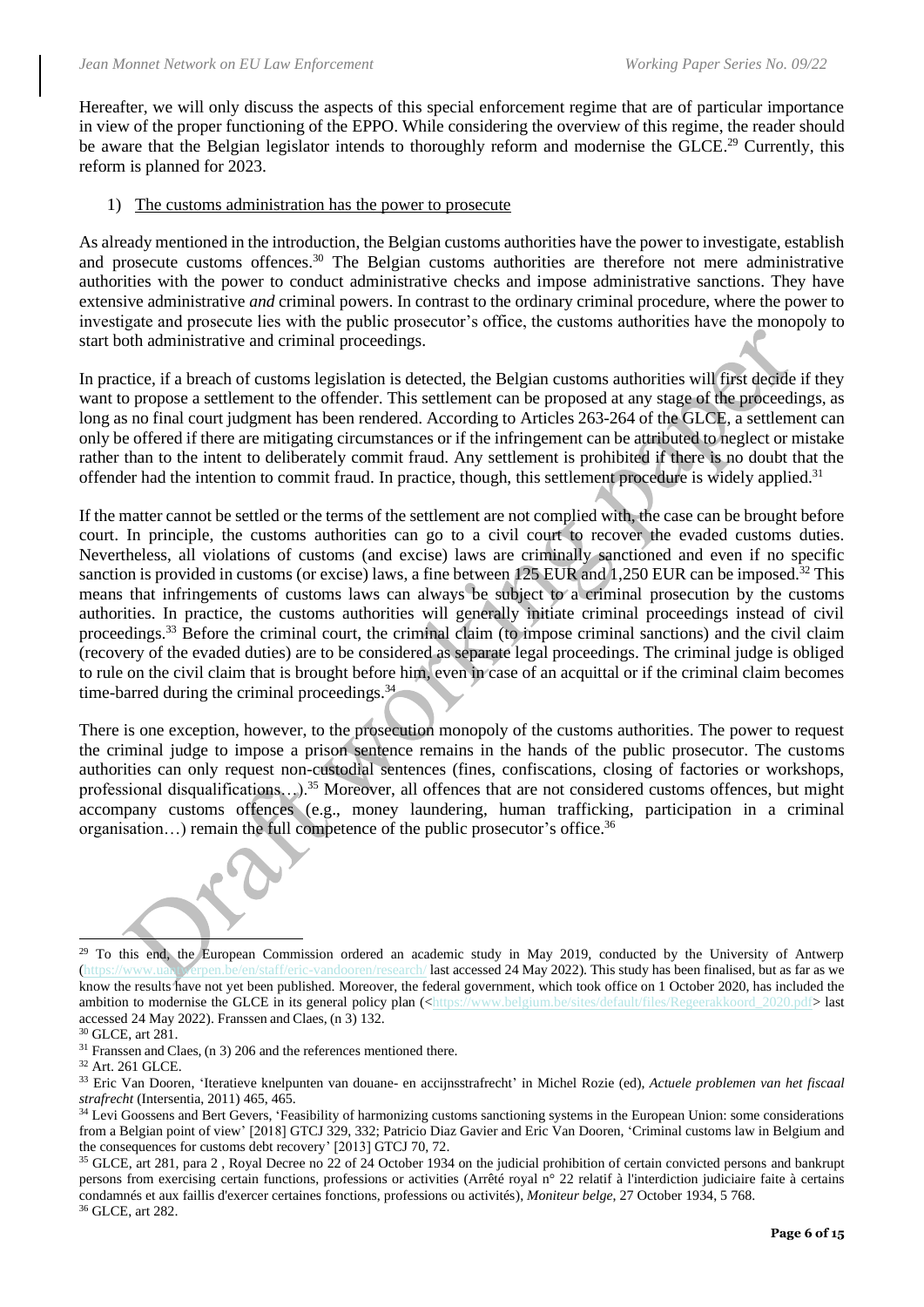The result of this division of prosecution powers is a very special interaction between the customs authorities and the public prosecutor's office, which is of great relevance to the EPPO, since all the PFI offences are punishable with a prison sentence.<sup>37</sup> In particular, this interaction becomes very tangible in the following two scenarios:

(i) On the one hand, if the facts constitute a customs offence punishable with a prison sentence, only the public prosecutor can request this sentence. In this case, the customs authorities and the public prosecutor will exercise the criminal proceedings together and simultaneously.<sup>38</sup> Nevertheless, the initiative to engage the criminal proceedings lies exclusively with the customs authorities. The public prosecutor will thus depend on the initiative of the customs authorities.<sup>39</sup> He/she does not have the power to give orders regarding the criminal proceedings,<sup>40</sup> which is *in se* problematic for the EPPO (see *infra*).

(ii) On the other hand, if the facts constitute a concurrence of several offences, including both customs offences and offences that belong to the competence of the public prosecutor (e.g. a criminal organisation that illegally imports cigarettes), the public prosecutor can introduce his/her own case before the court, regardless of the intention of the customs authorities, and *vice versa*. <sup>41</sup> If both authorities go to court at the same time, the cases can be joined in light of the proper administration of justice. However, this requires a certain amount of coordination between both proceedings, which appears to be complicated and fairly rare in practice.<sup>42</sup>

#### <span id="page-6-0"></span>2) The customs authorities' enforcement strategy differs from the public prosecutor's

The customs authorities do not only combine administrative and criminal powers, they also play a particularly ambivalent role in the criminal proceedings. Since the customs authorities are also responsible for the levying of the customs (and excise) duties, they also exercise a civil claim for the repayment of the duties.<sup>43</sup> The customs officials thus wear another double hat, one as prosecuting authority and another one as aggrieved party.

This double hat or role explains why the customs authorities have a different approach than the public prosecutor's office. In contrast with the public prosecutor, the focus of the customs authorities during the procedure is on the goods, more than on the persons involved and the underlying criminal activities that often accompany customs and excise infringements, such as participating in a criminal organisation, human trafficking or money laundering.<sup>44</sup> For the Belgian State, a fast and effective recovery of the customs duties is of course essential to comply with its financial responsibility toward the EU. If customs duties are evaded, the EU loses a part of its own resources. Long criminal proceedings expose the Belgian State to substantial interests for delayed payment of the duties to the European Commission. 45

3) Customs officials enjoy broad investigative powers that derogate from ordinary criminal procedure



<sup>38</sup> GLCE, art 281, para 3.

<sup>39</sup> *Ibid*.

<sup>41</sup> Eric Van Dooren, 'De bijzondere plaats van het openbaar ministerie in het douanestrafprocesrecht', ([n 40\)](#page-6-0) 52-54.

<sup>42</sup> Franssen and Claes, ([n 3\)](#page-1-0) 188-189.

<sup>43</sup> GLCE, art 283.

<sup>40</sup> Alexander Baert, *Douane en accijnzen* (Kluwer, 2017) 275-276; Alexander Baert and Luc Gheysens, 'Douane- en accijnsstrafprocesrecht: een overzicht' in Luc Maes, Herman De Cnijf and Leo De Broeck (eds), *Fiscaal Praktijkboek 2013-2014 – Indirecte belastingen* (Kluwer, 2013) 322-323; Eric Van Dooren, 'De bijzondere plaats van het openbaar ministerie in het douanestrafprocesrecht' in Francis Desterbeck (ed), *Het douanestrafrecht vandaag/le droit pénal douanier aujourd'hui*, (Larcier, 2016) 68-69; Eric Van Dooren, 'Iteratieve knelpunten van douane- en accijnsstrafrecht', ([n 33\)](#page-5-0) 468.

<sup>44</sup> A good example of this combination is the illicit trade in tobacco products. Franssen and Claes, ([n 3\)](#page-1-0) 174-175.

<sup>45</sup> Council Regulation (EU, Euratom) 609/2014 of 26 May 2014 on the methods and procedure for making available the traditional, VAT and GNI-based own resources and on the measures to meet cash requirements [2014] OJ L168/39, art 12. See also articles 2, § 3, 9 and 10 on the date of establishment of the UE's traditional own resources (including customs duties) in disputed cases, the accounting arrangements and time limits for payment. This problem of increased financial responsibility in case of long-lasting criminal investigations was highlighted in interviews with several customs officials. Franssen, Verbruggen, Claes and Werding, *Implementatie van het Europees Openbaar Ministerie in de Belgische Rechtsorde/Mise en oeuvre du Parquet européen en droit belge*, ([n11\)](#page-2-0) 94 and 110. Franssen and Claes, (n [3\)](#page-1-0) 186.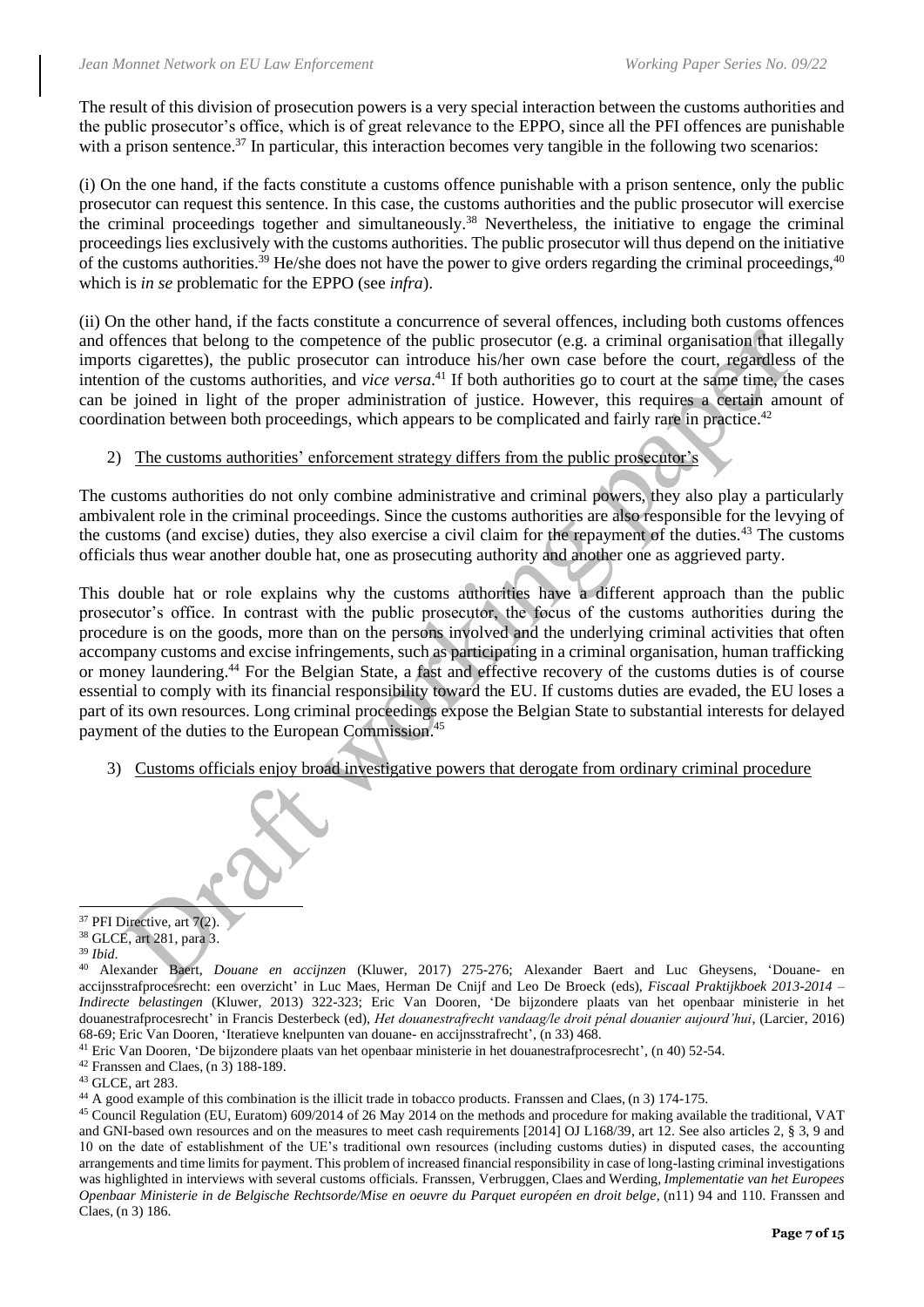The GLCE invests the customs administration with very broad investigative powers with generally less procedural safeguards for the tax payer.<sup>46</sup> For example, within a specific customs zone called "*le rayon des douanes*",<sup>47</sup> the powers of the customs administration are broader and do not require judicial authorisation, not even for the search of private premises.<sup>48</sup> Another illustration is the very limited possibilities to lift a seizure.<sup>49</sup> A seizure cannot be lifted unless you pay a sum equal to the value of the seized goods, whether or not they are connected to the infringement. Moreover, any official report drawn up by the customs administration has a particular evidentiary value. They are considered as constituting evidence, unless proven otherwise,<sup>50</sup> while in general criminal procedure, this is the exception to the rule.<sup>51</sup> Similarly, rules relating to the arrest and pretrial detention<sup>52</sup> as well as the possibility of an out-of-court settlement<sup>53</sup> with the prosecuting authority differ greatly from the ordinary rules of criminal procedure.<sup>54</sup>

On top of the rules provided by the GLCE, the investigation conducted by the customs administration is particularly secret in practice, which makes it difficult for the persons concerned to exercise their rights. For example, the GLCE does not provide explicitly for the right to access the case file nor does it provide for a formal right to request additional investigation measures.

#### **IV. How the EPPO conducts its investigation and prosecution of customs cases (according to the EPPO Regulation)**

How can we fit the EPPO into this peculiar enforcement system? Before exploring the different options and the practical compromise finally made by the Belgian legislator, it seems useful to briefly reiterate the general functioning of the EPPO according to the EPPO Regulation.

The EPPO is a hybrid, multi-level prosecution body. It has a central office in Luxembourg and decentralised offices in the Member States.<sup>55</sup> The central office hosts the European Chief Prosecutor (and his deputies), the College, the Permanent Chambers, the European Prosecutors (who form the College), and the Administrative Director.<sup>56</sup> The decentralised level consists of the EDPs in the participating Member States.<sup>57</sup> The central level takes up two main tasks. First, the College takes decisions on strategic matters, including determining priorities or deciding on general issues arising from individual cases.<sup>58</sup> Second, the Permanent Chamber and the European Prosecutor (of the Member State where the investigation is conducted) supervise and direct specific EPPO investigations.<sup>59</sup> The actual investigation and prosecution measures are taken by the EDPs at the decentralised level, who are part of the national prosecution service.<sup>60</sup>

#### <span id="page-7-0"></span>*1) The opening of the EPPO investigation*

<sup>53</sup> GLCE, arts 263-265.

<sup>46</sup> For a more elaborate analysis, see Claes and Horseele, ([n 3\)](#page-1-0) 307-212.

<sup>&</sup>lt;sup>47</sup> The customs zone is an area 'along the maritime coast that extends inland for five kilometres from the low tide line' and that comprises also 'the territory of customs seaports and customs airfields as well as an area outside this territory with a width of 250 m from the limits of this territory' (Act of 22 April 1999 concerning Belgium's exclusive economic zone in the North Sea (loi concernant la zone economique exclusive de la Belgique en mer du Nord), *Moniteur belge* 10 July 1999, art 167.

<sup>48</sup> GLCE, arts 173-174.

<sup>49</sup> GLCE, art 275, para 3; Alexander Baert, 'De bevoegdheid van de rechter in kortgeding bij de aanhaling van goederen door de administratie der douane en accijnzen', [2013] TFR 925; Eric Van Dooren, 'Douane en accijnzen' in Francis Desterbeck and Jan Van Droogbroeck (eds), *Beslag en verbeurdverklaring in strafzaken* (Larcierb2015) 265, 266-267.

<sup>50</sup> GLCE, art 272; Goossens and Gevers, ([n34\)](#page-5-1) 330.

<sup>51</sup> Alexander Baert, *Douane en accijnzen* (Kluwer, 2017) 272-273; Van Dromme, ([n27\)](#page-4-0) 132.

<sup>&</sup>lt;sup>52</sup> GLCE, arts 247-252. For a more detailed analysis of the pre-trial detention regime in customs cases, see Eric Van Dooren, 'De bijzondere plaats van het openbaar ministerie in het douanestrafprocesrecht', ([n 40\)](#page-6-0) 61-65.

<sup>54</sup> Franssen, Werding, Claes and Verbruggen, ([n 3\)](#page-1-0) 167.

<sup>55</sup> Verbruggen, Franssen, Claes and Werding, 'Implementation of the EPPO in Belgium: Making the Best of a (Politically) Forced Marriage?' (*European Law Blog*, 18 November 2019) [<https://europeanlawblog.eu/2019/11/18/implementation-of-the-eppo-in-belgium-](https://europeanlawblog.eu/2019/11/18/implementation-of-the-eppo-in-belgium-making-the-best-of-a-politically-forced-marriage/) $\cdot$ -of-a-politically-forced-marriage/ $>$  last accessed 24 May 2022.

<sup>&</sup>lt;sup>56</sup> EPPO Regulation, art 8(3).

<sup>57</sup> *Ibid,* art 8(4) and recital 21; Antonio Martinez Santos, 'The Status of Independence of the European Public Prosecutor's Office and Its Guarantees' in Lorena Bachmaier Winter (ed), *The European Public Prosecutor's Office: Challenges Ahead*, (Springer 2018) 8. <sup>58</sup> EPPO Regulation, art 9 and recital 24.

<sup>59</sup> *Ibid,* arts 10 and 12; Martinez Santos, (n [57\)](#page-7-0) 10-11 and 13-14.

<sup>60</sup> EPPO Regulation, art 4. Claes, Werding and Franssen, (n [3\)](#page-1-0) 362.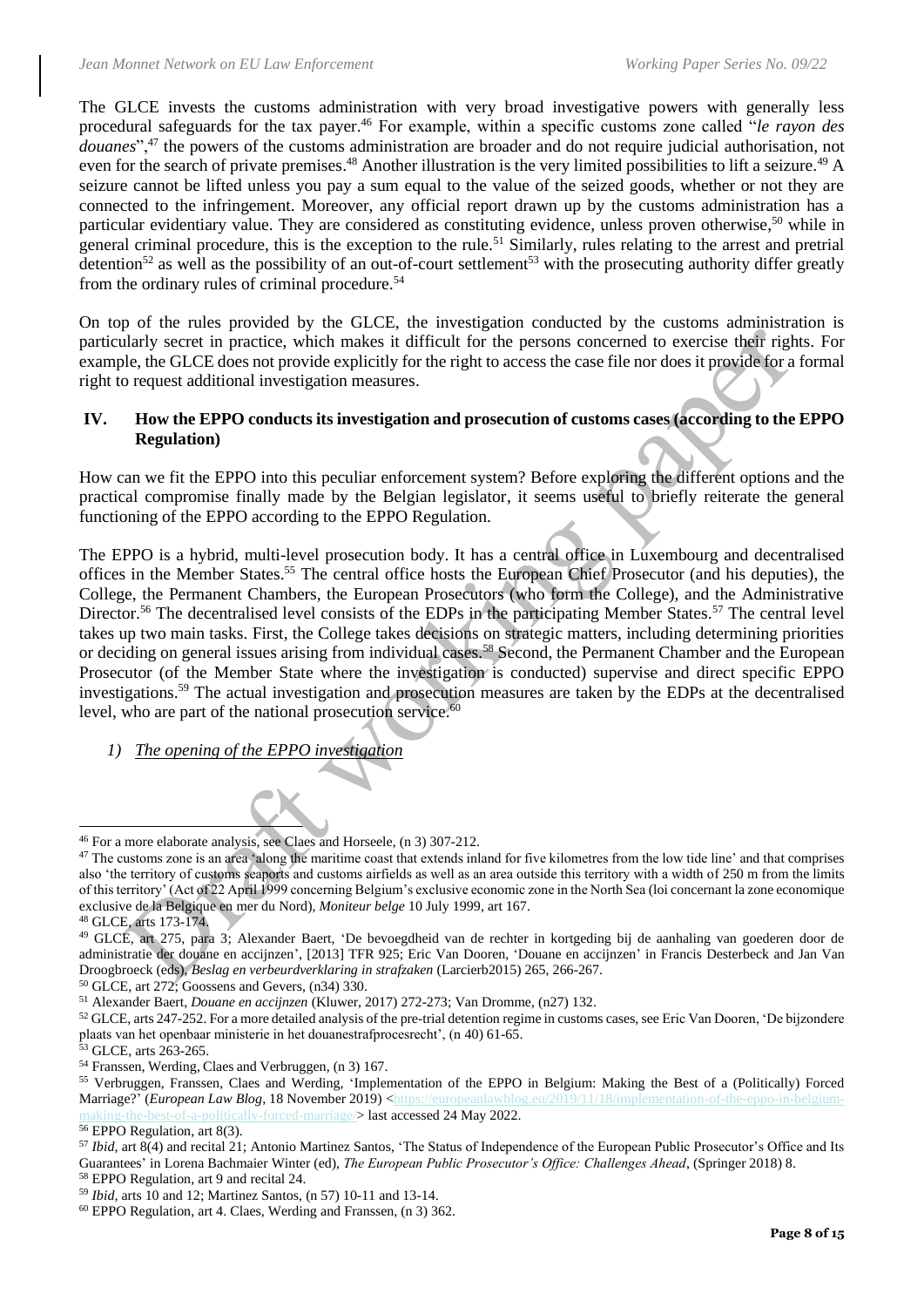The EPPO will be informed about any criminal conduct in respect of which it could exercise its competence. All EU institutions, bodies, offices and agencies as well as the authorities of the Member States have an obligation to report these facts to the EPPO via a model 'EPPO crime report' (hereafter ECR) which will be uploaded in the EPPO's case management system.<sup>61</sup> This is the main channel that enables the EPPO to exercise its competence.<sup>62</sup> It is, however, also possible the that the EPPO receives information or complaints from third or private parties.<sup>63</sup>

Based on this information, the EPPO can start an investigation in two ways. On the one hand, the EPPO can initiate an investigation when there are reasonable grounds to believe that an offence falling within the competence of the EPPO is being or has been committed and in respect of which no investigation has been initiated by a judicial or law enforcement authority of a Member State.<sup>64</sup> On the other hand, the EPPO may decide to use the right of evocation, i.e., take over an existing case from a judicial or law enforcement authority of a Member State that has already launched an investigation.<sup>65</sup> Although the EPPO and national authorities have shared competences (i.e., both can prosecute EPPO offences), the EPPO's competence has priority.<sup>66</sup> Nevertheless, the right of evocation only exists as long as the national investigation has not been finalised and provided that an indictment has not yet been submitted to a court.<sup>67</sup>

The EPPO has to exercise this right of evocation within five days after receiving all the relevant information from the national authorities.<sup>68</sup> During the five days period for the decision of evocation, the national authorities have to 'refrain from taking any decision under national law that may have the effect of precluding the EPPO from exercising its right of evocation'.<sup>69</sup> Nevertheless, they have to 'take any urgent measures necessary, under national law, to ensure effective investigation and prosecution'. If the EPPO decides to exercise its right of evocation, the national competent authorities will hand over the file to the EPPO and stop their own investigation.<sup>70</sup>

#### *2) The conduct of the EPPO investigation*

Once an investigation has been initiated or evocated, the EDP takes up the role of prosecutor and will have the same rights and powers as a national prosecutor in that situation.<sup>71</sup> As indicated, he will conduct the investigation under the supervision and direction of the Permanent Chamber and the European prosecutor. In accordance with the EPPO Regulation and with national law, he can either undertake investigative or other measures on his or her own or instruct the competent national authorities to carry them out.<sup>72</sup> Those authorities have to execute these measures *in accordance with national law*.

*3) The closing of the EPPO investigation and bringing the case to judgment*

 $62$  EPPO, 'Decision of the College of the European Public Prosecutor's Office adopting operational guidelines on investigation, evocation policy and referral of cases, as amended by Decisions 007/2022 of 7 February 2022 of the College of the EPPO (21 April 2021), [<https://www.eppo.europa.eu/en/documents?keywords=&category=All&page=2>](https://www.eppo.europa.eu/en/documents?keywords=&category=All&page=2), last accessed 24 May 2022.

 $63$  Anyone can report a crime via the 'report a crime web form' on the website of the EPPO: [https://www.eppo.europa.eu/en/reporting](https://www.eppo.europa.eu/en/reporting-crime-eppo)ime-eppo.

<sup>66</sup> *Ibid,* art 25(1) and recital 58.

<sup>68</sup> *Ibid,* art 27(1).

<sup>70</sup> EPPO Regulation, art 27(5).

<sup>72</sup> *Ibid,* art 28(1).

<sup>61</sup> EPPO Regulation, art 24. For the model ECR, see: EPPO, 'EPPO Crime Report (ECR): Quick guide', [<https://exchange.justice.government.bg/api/part/GetBlob?hash=B4954FD759068414A8ED1A33E494DBEB>](https://exchange.justice.government.bg/api/part/GetBlob?hash=B4954FD759068414A8ED1A33E494DBEB), last accessed 24 May 2022.

<sup>&</sup>lt;sup>64</sup> EPPO Regulation, art 26.

<sup>65</sup> *Ibid,* art 27.

<sup>&</sup>lt;sup>67</sup> *Ibid*, art 27(7). For a further analysis of the meaning of the term 'indictment', see Claes, Werding and Franssen, ([n 3\)](#page-1-0) 375-377.

 $^{69}$  Recital 58 seems to be broader than article 27(2) as it states that 'the authorities of Member States should refrain from acting, unless urgent measures are required, until the EPPO has decided whether to conduct an investigation', whereas Article 27(2) only mentions 'any decision under national law that may have the effect of precluding the EPPO from exercising its right of evocation'. Claes, Werding and Franssen, ([n 3\)](#page-1-0) 374.

<sup>&</sup>lt;sup>71</sup> EPPO Regulation, art  $13(1)$ .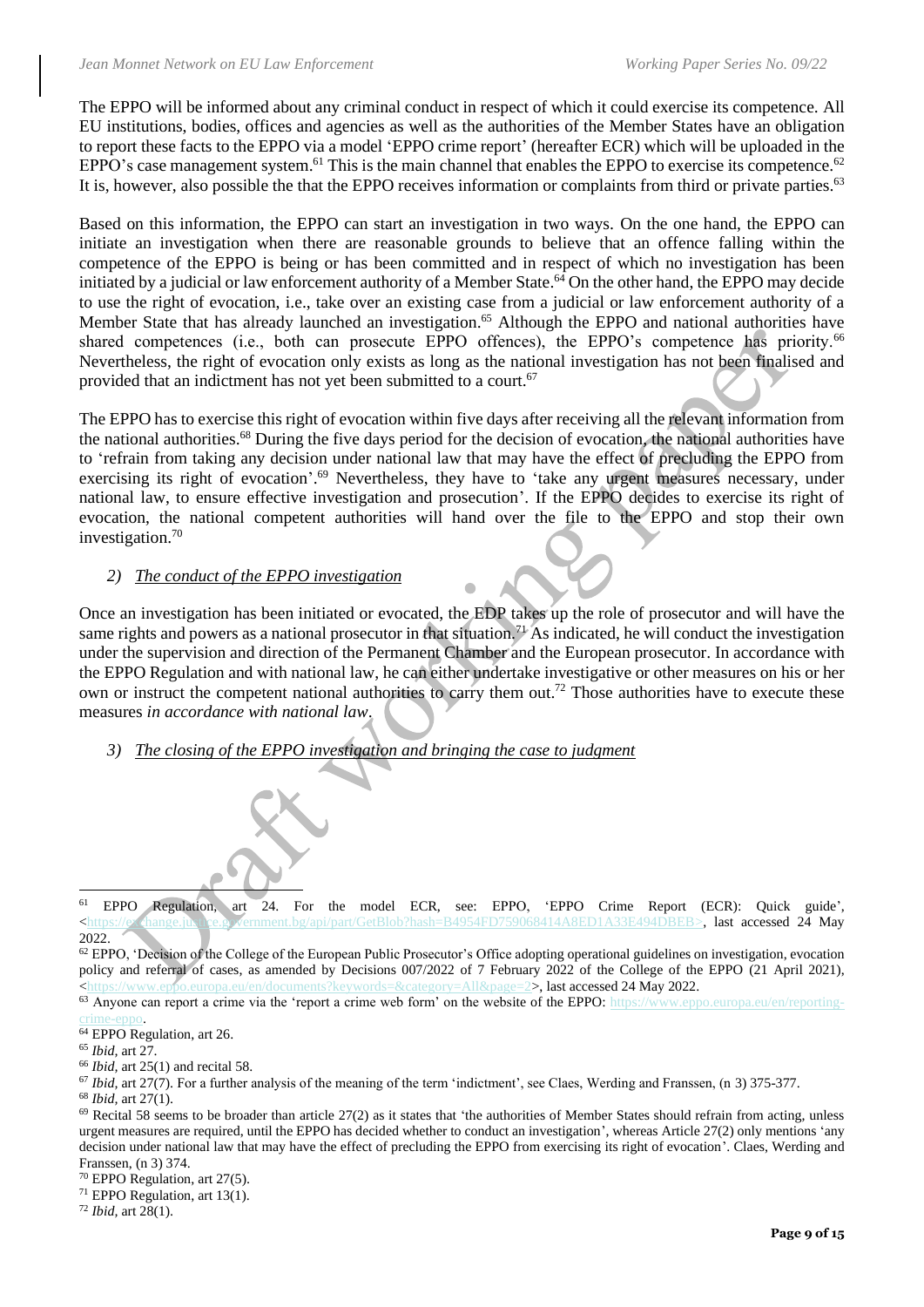Once the investigation is completed, the handling EDP has to send a report to the supervising European Prosecutor with a draft decision on the out-come of the case:<sup>73</sup> prosecution<sup>74</sup> (with possibility for a simplified prosecution procedure if national law provides for it),<sup>75</sup> referral to the national authorities,<sup>76</sup> or dismissal.<sup>77</sup> The supervising European Prosecutor subsequently transmits the draft decision to the Permanent Chamber,  $^{78}$  which will take the final decision.<sup>79</sup> That said, the Permanent Chamber cannot dismiss a case if the EDP has proposed to bring the case to judgment.<sup>80</sup> In case the EPPO decides to prosecute and the Member State in which the prosecution shall be brought is determined, the competent national court of that Member State will be determined on the basis of national law.<sup>81</sup> Parallel to conducting the investigation, the EDP will exercise all tasks and competences of the public prosecutor during the trial phase.

Finally, it is important to note that the EPPO will put emphasis on the fact that all investigations and prosecutions have to be carried out in full compliance with the rights of the suspects and accused persons. Considering the EPPO is an EU body, the fundamental rights laid down in the Charter of Fundamental Rights of the EU are, of course, applicable. Furthermore, the minimum rules provided by the so-called 'Roadmap' EU Directives concerning the rights of the suspects and accused persons in criminal proceedings also need to be respected.<sup>82</sup> But these minimum rules will be supplemented by the national procedural safeguards of the Member State where the investigation is conducted and these rules remain quite diverse, even within one and the same Member State, as Belgian customs law strikingly illustrates.<sup>83</sup>

#### **V. Solutions in theory**

Looking at the way in which EPPO proceedings are conducted, a *status quo* of the Belgian customs criminal procedure was clearly no option; Belgium customs legislation had to be amended on several points.<sup>84</sup> Indeed, in case the EPPO exercises its competence to investigate and prosecute a customs PFI offence, the EDP or, potentially the European Prosecutor,<sup>85</sup> has to be in charge, giving instructions to the customs administration to carry out investigative or other measures, deciding on out-of-court settlements, and acting as the prosecuting authority before the criminal courts. Therefore, the Belgian customs administration inevitably had to lose (at least some of) its autonomy and powers in EPPO cases. In particular, the customs administration's monopoly to prosecute had to be revised and it seemed highly desirable to streamline its investigative powers and rules of procedure with the ordinary rules of criminal procedure to avoid tensions in mixed EPPO cases.

5.1. The power to prosecute

<sup>73</sup> *Ibid,* art 35.

<sup>74</sup> *Ibid,* art 36.

<sup>75</sup> *Ibid,* art 40.

<sup>&</sup>lt;sup>76</sup> Because the EPPO is not competent, because the conditions of arts 25(2) and (3) are not fulfilled anymore, or on the basis of the principle of prosecutorial discretion. EPPO Regulation, art 34; Michele Caianiello, 'The Decision to Drop the Case in the New EPPO's Regulation: Res Iudicata or Transfer of Competence?' [2019] NJECL 186, 191.

<sup>77</sup> E.g., due to the statute of limitation, the application of the principle of *ne bis in idem*, or the lack of evidence. EPPO Regulation, art 39. <sup>78</sup> *Ibid,* art 35.

<sup>&</sup>lt;sup>79</sup> Unless the Permanent Chamber has delegated its decision-making power to conclude the case before. EPPO, 'Decision of the College of the European Public Prosecutor's Office 003/2020 adopting the Internal Rules of Procedure of the European Public Prosecutor's Office (12 October 2020), [https://www.eppo.europa.eu/sites/default/files/2020-12/2020.003%20IRP%20-%20final.pdf,](https://www.eppo.europa.eu/sites/default/files/2020-12/2020.003%20IRP%20-%20final.pdf) art 55(1).

 $80$  EPPO Regulation, art 36(1).

<sup>81</sup> *Ibid,* art 26(5).

<sup>82</sup> *Ibid,* art 41.

<sup>83</sup> *Ibid,* art 41.

<sup>84</sup> Franssen, Verbruggen, Claes and Werding, (n [11\)](#page-2-0) 100.

<sup>85</sup> EPPO Regulation, art 28(4).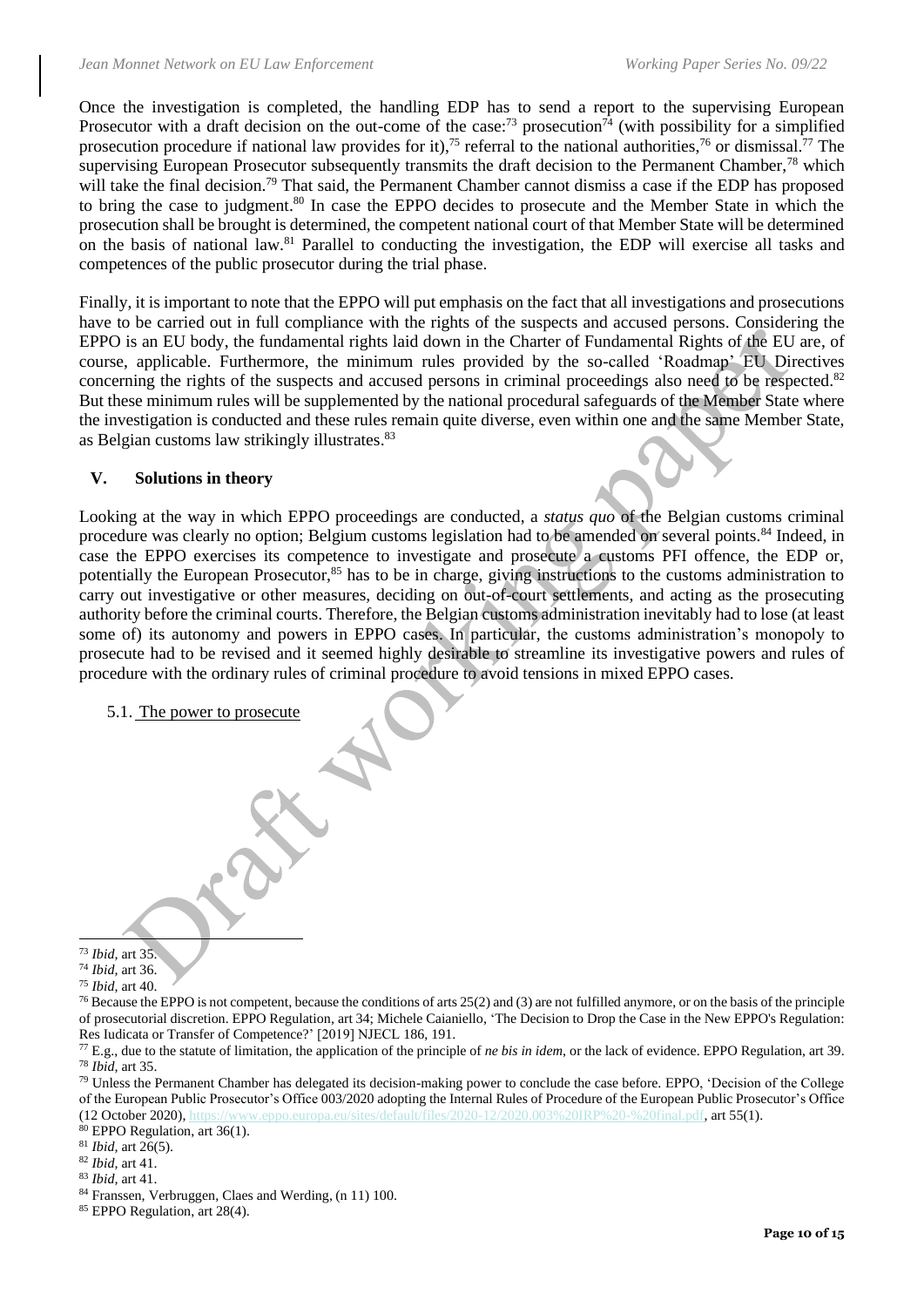In theory, two major options could be considered to resolve the problem with the prosecution monopoly of the customs administration.<sup>86</sup> On the one hand, the Belgian legislator could appoint a customs official as EDP, who would be exclusively competent for customs cases related to the EPPO's competence. This option was preferred by the Belgian customs administration.<sup>87</sup> On the other hand, the Belgian legislator could put an end to the prosecution monopoly of the customs administration and attribute the power to prosecute customs infringements to the public prosecutor, at least in cases that belong to the EPPO's competence.

The first option would leave the rules of customs criminal procedure untouched. Nevertheless, it is difficult to imagine that the customs official who would be appointed as EDP could fulfil all requirements set forward by the EPPO Regulation. First of all, Article 6 of the EPPO Regulation emphasises the independence of the EPPO, which implies that the EDPs cannot accept any external instructions from people or authorities outside the EPPO, such as the executive. It is hard to see how a customs official, as a member of the Ministry of Finance and considering his/her 'double hat' as prosecuting and aggrieved party, could meet this requirement of independence. Secondly, the EPPO Regulation requires that the EDPs 'have the same powers as national prosecutors in respect of investigations, prosecutions and bringing cases to judgement*'* <sup>88</sup> and provides that they can also function as national prosecutors in non-EPPO cases if their workload permits so (i.e., as long as it does not prevent them from fulfilling their obligations under the EPPO Regulation).<sup>89</sup> In consequence, if a customs official were appointed as EDP, he/she could also intervene in cases that generally fall within the competence of the public prosecutor's office. That outcome did not seem desirable, for several reasons. Thirdly, if one of the Belgian EDPs, because of his/her specialisation, could only work on customs cases, that would greatly limit the flexibility of the Belgian EDPs and hamper the distribution of the work among them. In this respect, it should also be pointed out that the Permanent Chamber has the possibility to reattribute the case to another EDP in certain situations or to request the European prosecutor of Belgium to conduct the investigation himself.<sup>90</sup> In sum, the option of a customs-EDP did not seem compatible with the EPPO Regulation.<sup>91</sup>

Consequently, the second option, where the EDPs themselves can initiate criminal proceedings for customs offences, seemed the only way to ensure that Belgian law was in conformity with the EPPO Regulation. This option nevertheless required the Belgian legislator to get rid of the prosecution monopoly of the customs administration, at least for all customs cases that the EPPO wants to prosecute. Conversely, the monopoly would remain in place for all other customs cases. A disadvantage of this choice is, however, that the prosecution of customs and excise offences would be subjected to different procedural rules, depending on whether or not the EPPO exercises its competence. Moreover, as explained above, the rules on the (investigation and) prosecution of excise offences are the same as for customs offences. <sup>92</sup> Yet, excise offences are not PFI offences and could only be prosecuted by the EPPO as inextricably linked offences.<sup>93</sup> If the prosecution power of the customs administration would be set aside in EPPO cases, this would definitely undermine the coherence of the national system.

The second option also implied changes at the trial stage. The EDP should have full competence before the trial judge (e.g., present his/her arguments at the court hearing, take part in the evaluation of the evidence that was obtained, launch an appeal against a judgment). The role of the EDP thus goes further than the public prosecutor's role under the GLCE (which is basically limited to requesting prison sentences and the organisation of the court hearing). Yet, technically speaking, if the prosecution monopoly of the customs administration, laid down in Article 281 of the GLCE, were abandoned, these problems would also have been solved.

5.2. Rules of procedure

<sup>&</sup>lt;sup>86</sup> For an analysis of these two options prior to the adoption of the Belgian EPPO Act, see Franssen, Werding, Claes and Verbruggen, (n [3\)](#page-1-0) 168-170.

<sup>&</sup>lt;sup>87</sup> This view was expressed by the customs administration during an interview conducted in the framework of an academic study on the implementation of the EPPO in the Belgian legal order. Franssen, Verbruggen, Claes and Werding, ([n 11\)](#page-2-0) 99-100.

 $88$  EPPO Regulation, art 13(1).

<sup>89</sup> *Ibid,* art 13(3).

<sup>&</sup>lt;sup>90</sup> *Ibid*, art 13(3). Article 16(7) of the EPPO Regulation provides that the EDP should also be able to substitute the European Prosecutor in certain situation, namely when he/she is unable to carry out his/her functions or left his/her position according to article 16(4) or 16(5) of the EPPO Regulation.

 $91$  For a further analysis, see Franssen, Verbruggen, Claes and Werding, (n [11\)](#page-2-0) 101-103.

<sup>92</sup> See *supra*, ([n 25\)](#page-4-1).

<sup>&</sup>lt;sup>93</sup> Excise duties are national taxes and thus do not qualify as the EU's 'own resources'.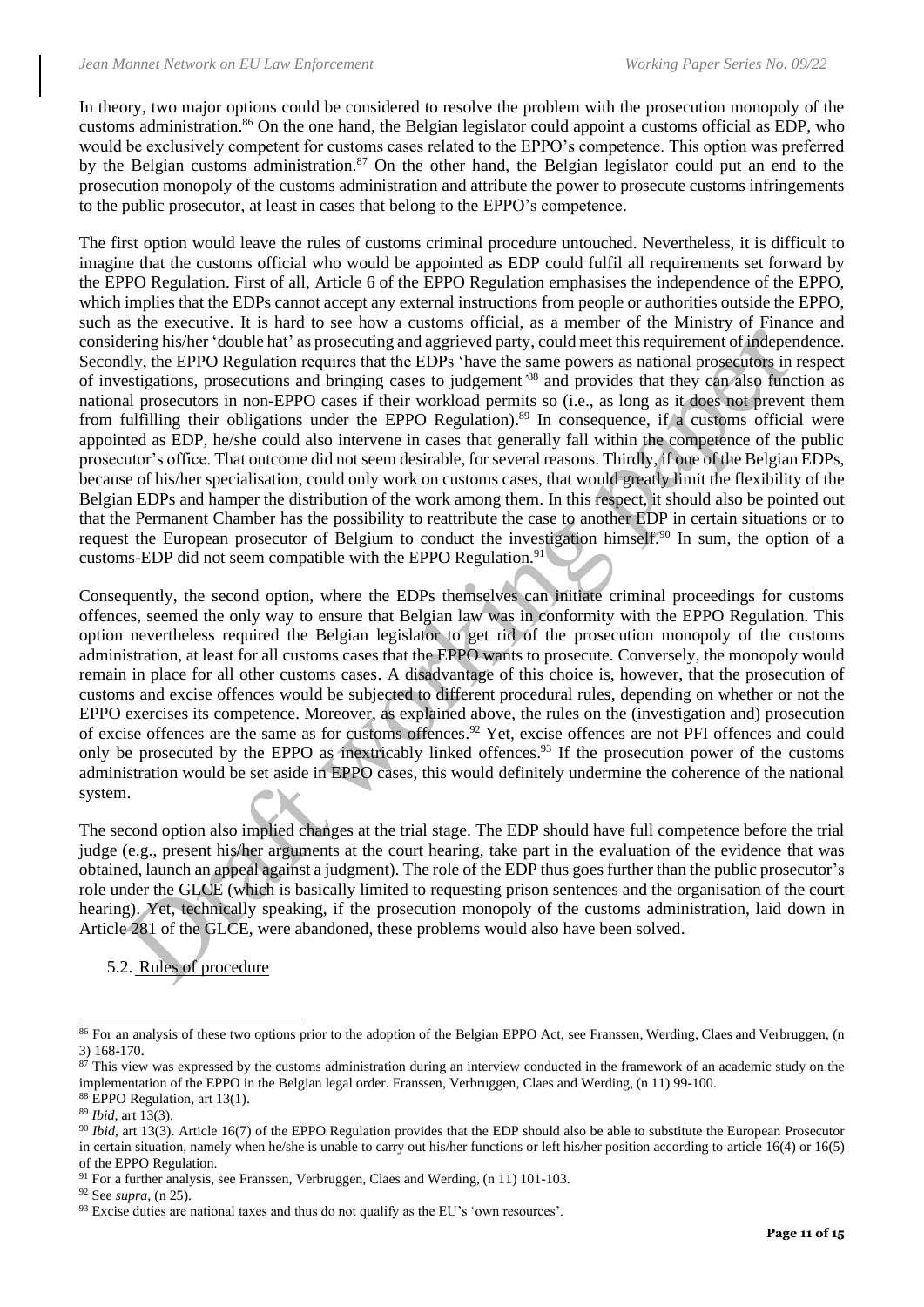Following the second option, the EDP would have to direct the investigation and, pursuant to Article 28(1) of the EPPO Regulation, conduct investigations measures him-/herself or instruct the customs official to do so. Consequently, this raised the delicate question of which rules of criminal procedure would apply. To the extent that the EPPO Regulation refers to national law, it had to be determined whether the derogatory regime of customs criminal procedure remained applicable or whether the ordinary rules of criminal procedure would apply. Here, two sub-options could be considered: Either the EDP could exercise all powers that the customs administration is vested with, or the EDP could *direct* the customs administration to conduct certain measures. Within this second sub-option, the customs administration could either apply the powers provided for by the GLCE or apply the ordinary rules of criminal procedure.

Following sub-option 1, the EDP himself could use all powers provided for by the GLCE with regard to the prosecution of customs infringements, but *only for these specific infringements.* The co-existence of two different regimes within one and the same investigation under the authority of the same authority does, however, seem difficult to justify in light of the principle of equality and entails the risk of cherry-picking, meaning that the prosecuting authority could choose which rules to apply with respect to, e.g., a house search.

Following sub-option 2, the EDP would have the power to give instructions to the customs administration. The EDP could thus request a customs official to carry out certain investigation measures that are provided in customs law. The latter would not have any discretion regarding the opportunity of the measure. This solution seems the most logical one in light of Article 28(1) of the EPPO Regulation and having regard to Recital 15. Under this sub-option, the Belgian legislator would have to decide whether the customs administration could use the investigative powers prescribed by the customs law or whether it should apply the ordinary rules of criminal procedure. Either decision has advantages and disadvantages. For instance, if the ordinary rules of criminal procedure would be applicable, the same rules, and thus the same procedural safeguards, would apply in all EPPO cases. Nevertheless, on the downside, the specific powers of the customs administration, which are tailored to customs fraud (*supra*), would be lost in EPPO cases. Moreover, this approach encompasses a new inequality because the customs administration would apply a different set of rules in its own criminal investigations and in EPPO investigations. Still, in our view, it would be the most coherent and simple option for EPPO cases (one investigation, one set of rules), while awaiting a more general revision of the customs criminal procedure.

#### **VI. The Belgian solution**

In February 2021, the Belgian legislator finally adopted new legislation to implement the EPPO into the national legal order. The EPPO Act amended both the ordinary criminal procedure and the customs criminal procedure. Interestingly, though, the legislator did not really alter the investigative and prosecution powers of the customs administration but opted for a minimal intervention. In EPPO cases, the customs administration will maintain its proper investigative and prosecution powers laid down in the GLCE but will exercise these powers under the authority of the EPPO. To this end, the Administrator General of the customs administration will appoint at least one official, after consultation with the Belgian European Prosecutor, who is responsible for the cooperation with the Belgian EDPs when the EPPO exercises its competence with regard to customs offences.<sup>94</sup>

The designated customs official will perform his/her tasks powers independently from his/her administration (even though he/she remains part of it) and will only follow instructions from the EPPO. <sup>95</sup> Therefore, the customs administration cannot oppose to an action of the designated customs official when he/she is implementing a decision taken by the EPPO.<sup>96</sup> The EPPO Act continues that this designated official shall exercise *his powers of investigation and prosecution* in accordance with the GLCE.<sup>97</sup> Moreover, the Act explicitly states that the power to initiate legal proceedings with regard to customs offences for which the EPPO exercises its competence, is awarded to this designated official, who has to use this power in accordance with the decision of the competent Permanent Chamber. This seems to indicate that the customs administration remains the competent authority to conduct investigation measures and to bring the case before a trial judge. Based on the EPPO Act, it looks like the EPPO has the final say, but then again, it can only take action in customs cases via this new designated customs official.

<sup>94</sup> GLCE, art 285/2.

<sup>95</sup> *Ibid*, art 285/3.

<sup>96</sup> *Ibid*, art 285/3 in fine.

<sup>97</sup> *Ibid*, art 285/3, para 2.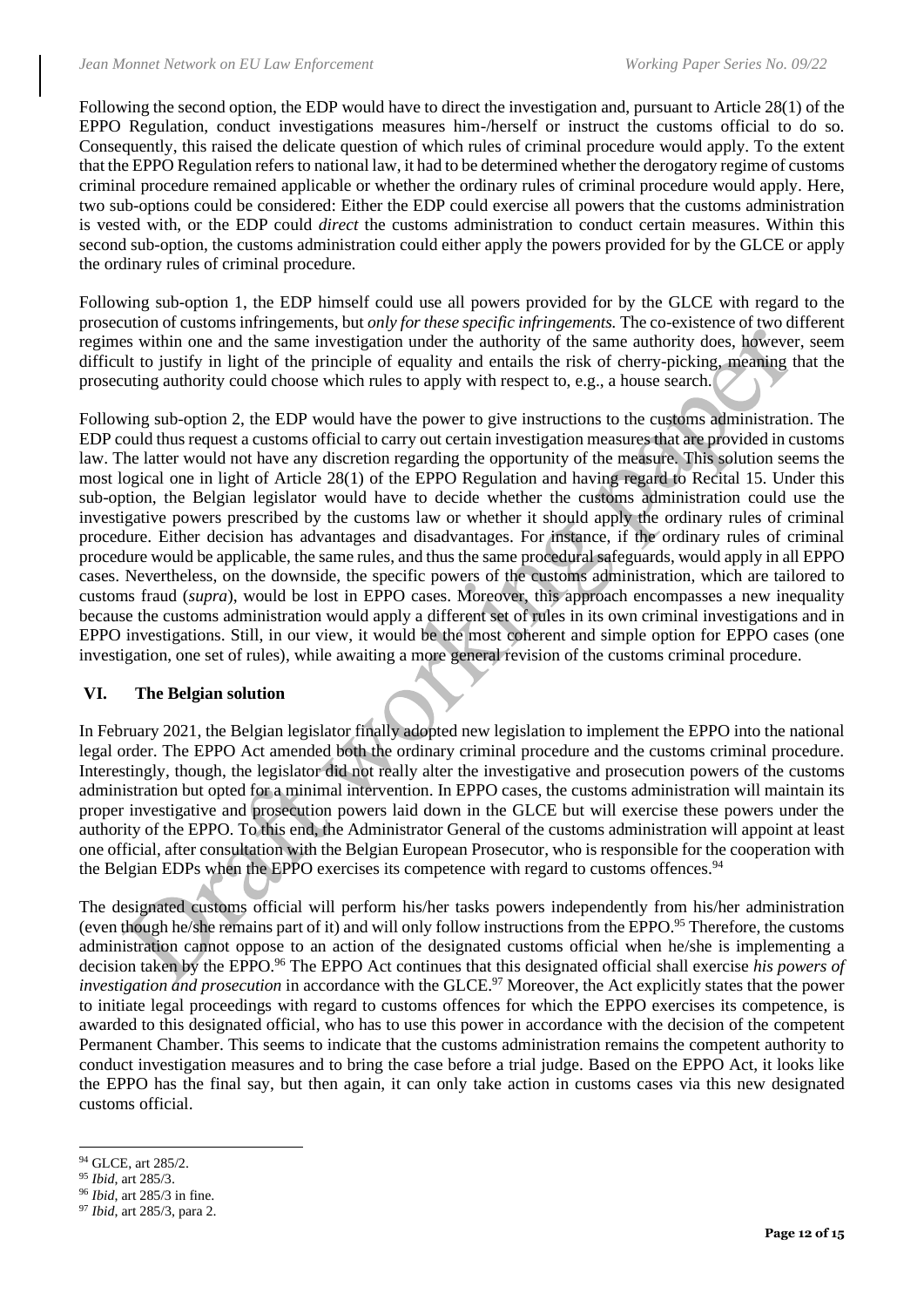The EPPO Act provides some further specifications. It explicitly states that the designated customs official has to inform the EDP without undue delay when taking any investigation or other measure. The latter can oppose to the measure, suspend it or order another (investigation) measure.<sup>98</sup> The Belgian legislator also expressly added that the designated customs official cannot propose an out-of-court settlement as provided by the GLCE to the offender if the EPPO decides to exercise its competence or during the time period where it can decide to do so.<sup>99</sup> At the end of the investigation, the designated customs officials will draft a report for the EDP and propose how the case should continue (prosecution, dismissal...).<sup>100</sup> Following the EPPO Regulation, the EDP will then draft her own proposal for the Permanent Chamber, which will finally decide whether to initiate criminal proceedings, to propose an out-of-court settlement,<sup>101</sup> to close the investigation without further action, or to refer the case back to the national authorities. The designated customs official has to execute this decision.

It remains to be seen how this system will work in practice. Will the proposal of the designated customs official always be followed by the EDP and, subsequently, the Permanent Chamber, in which case the EPPO would only formally be deciding? Or will the EPPO be really in charge of the investigation and impose its own prosecution strategy, which would be more in line with the EU legislator's intention? The future will tell.

#### **VII. Evaluation of the Belgian solution**

Looking at the amendments made by the EPPO Act, it remains to be seen whether the relation between the customs administration and the public prosecutor will actually change a lot in EPPO cases. Formally speaking, the designated customs official will conduct the investigation, informing the handling EDP of the investigation measures he/she undertakes and giving her<sup>102</sup> the opportunity to oppose and suspend the measure or to order another measure, and he/she will also initiate the criminal proceedings before the court, thereby following the EPPO's instructions. In theory, the EPPO will thus have the power to intervene strongly in the investigation and to decide whether and when the customs administration exercises its right to prosecute. But considering the customs administration's pre-existing autonomy and the highly derogatory customs legal framework, which most public prosecutors are *not* familiar with, it remains to be seen whether the EDPs will truly be in charge and instruct the customs administration, or whether the designated customs official will *de facto* remain in charge of the investigation and the management of the proceedings (i.e., prosecution and recovery of duties). Put differently, if the EDP only takes a passive role, sticking to supervising a few key steps in the criminal proceedings, the situation will not change so much compared to the pre-EPPO era. In fact, this *status quo* even seemed to be the explicit intention of the Belgian legislator, as he strived to maintain a 'uniform and coherent prosecution policy' between PFI customs offences and customs offences that do not belong to the EPPO's competence, on the one hand, and between customs and excise offences which are both prosecuted by the customs administration,<sup>103</sup> on the other hand.<sup>104</sup> Whether this approach is fully in conformity with the EPPO Regulation, is questionable.

<sup>98</sup> *Ibid*, art 285/5, para 1.

<sup>99</sup> *Ibid*, art 285/4.

<sup>100</sup> *Ibid*, art 285/5, para 3.

<sup>&</sup>lt;sup>101</sup> This will be the transaction provided by Articles 263-264 of the GLCE. The Explanatory Memorandum to the EPPO Act indicates that the ordinary out-of-court settlement of Article 216bis of the CCP will not apply to customs PFI offences. Explanatory Memorandum to the EPPO Act, 26.

<sup>102</sup> At present, both EPDs for Belgium are women.

<sup>103</sup> See *supra*, ([n 25\)](#page-4-1).

<sup>&</sup>lt;sup>104</sup> Explanatory Memorandum to the EPPO Act, 25.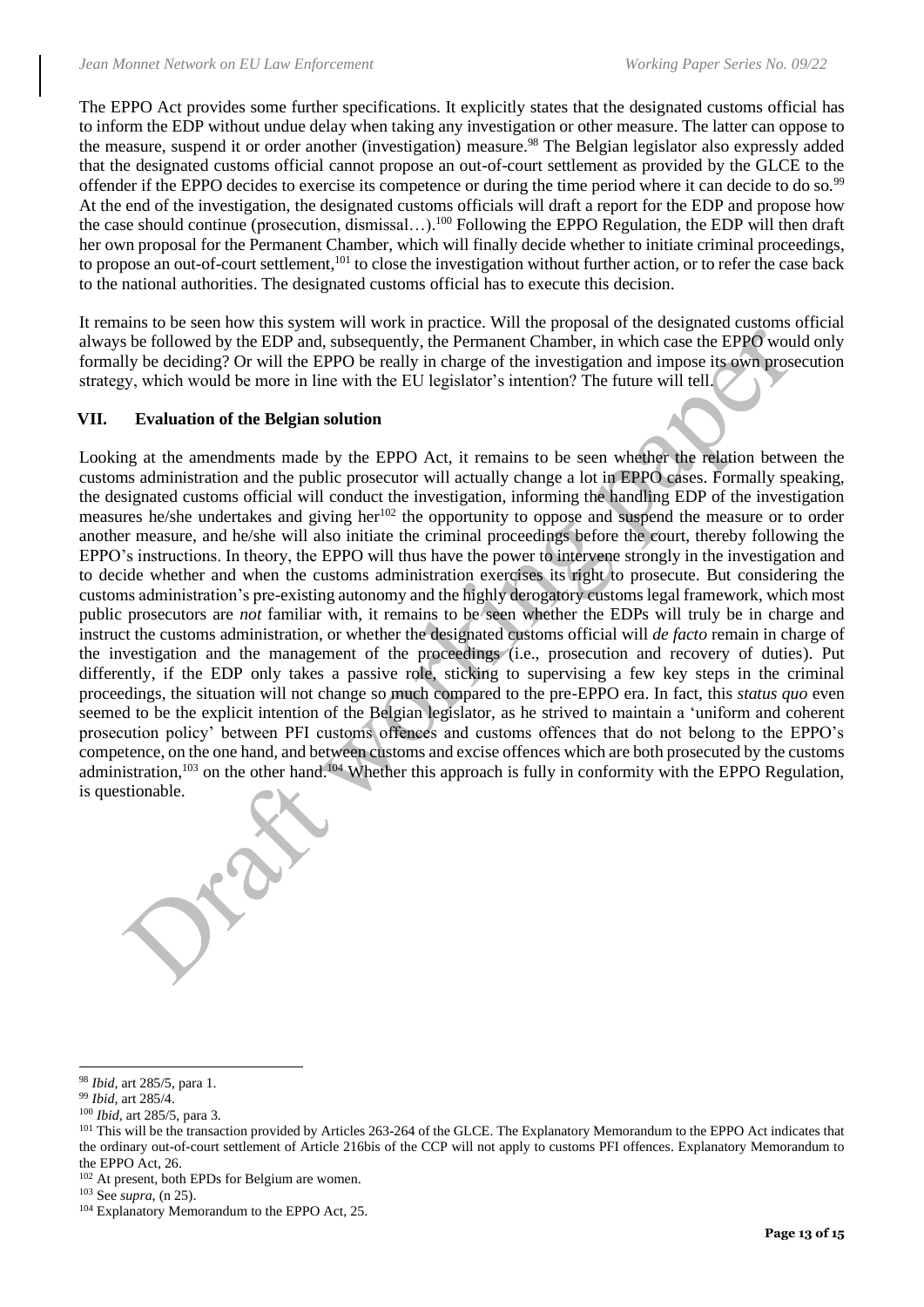With regard to investigation measures, it seems possible that Belgian law requires the EPPO to act via the customs administration, since Article 28(1) of the EPPO Regulation provides that the EDP either undertakes the investigation measures himself or *instructs* the competent authorities to do so. However, with regard to bringing the case to court and the trial stage itself, the EDP should have full competence. The EPPO Act now requires the intervention of the designated customs official in order to bring the case to trial and to request the judge to impose all non-custodial sentences. Although the EDP would instruct this official, who cannot contest this decision, it does not seem fully in line with the EPPO Regulation, which is binding in its entirety and directly applicable in all (participating) Member States.<sup>105</sup> Any conflicting rule of Belgian law will thus be set aside. Nevertheless, it would be better to amend it in order to explicitly allow the customs administration to execute instructions with regard to investigation measures, but only allow the EDP to actually act as the prosecuting authority. The designated official could be awarded an advisory role but, in our view, cannot take any concrete action without violating the EPPO Regulation.

Furthermore, the approach of the Belgian legislator also seems to disregard that the EPPO, as an independent and impartial body of the EU, should be able to set out its own prosecution strategy. In our view, clashes between the enforcement strategy of the customs administration and the EPPO are quite likely in the future, even more so in 'mixed' EPPO cases, involving both customs offences and other offences, which will become more frequent due to the creation of the EPPO. Indeed, one should be aware of the fact that the EPPO Regulation did not alter the financial responsibility of the Belgian State for the collection and payment of customs duties, which explains the customs administration's focus on seizing goods and quickly recovering those duties, potentially at the expense of a deeper investigation into the underlying more serious criminal activities (such as human trafficking, participation in a criminal organisation and money laundering – which are all offences that do not fall within the competence of the customs administration and that would require a joint investigation with the public prosecutor's office<sup>106</sup>). Will this focus on recovery stay the core priority in the investigations conducted by the EPPO, or will this new hybrid judicial actor implement a more traditional prosecutor-approach, focusing on the investigation, the identification and the prosecution of the persons responsible for the fraud? In the latter hypothesis, it is quite likely that EPPO investigations will take a lot of time, given their complexity and their cross-border nature, and result in higher interests to be paid by the Member States to the EU, which would be contrary to the customs enforcement strategy.<sup>107</sup>

Last by not least, the current approach of the Belgian legislator means that in customs cases conducted by the EPPO, where the customs administration continues to apply its own derogatory rules, the procedural safeguards will prove to (far) less protective than in EPPO proceedings related to other PFI offences, such as VAT fraud. This, obviously, creates a high risk of cherry-picking. The EDP could instruct (or simply allow) the customs administration to conduct investigation measures under the less protective rules of the GLCE, even though the evidence collected will (also) be used to prove other PFI offences which are governed by the ordinary rules of criminal procedure. Although the Belgian Supreme Courts have generally accepted the difference in treatment between customs criminal procedure and the ordinary criminal procedure (*supra*), they have not yet ruled on the situation where one single prosecuting authority – the EPPO – applies two sets of procedural safeguards in the one and the same investigation. This questionable situation is all the more regrettable as it could have been easily avoided. Indeed, the implementation of the EPPO at the Belgian level could have been a welcome catalyst for a more fundamental reform of customs (and excise) law.<sup>108</sup> Unfortunately, the Belgian legislator failed to seize this opportunity, preferring to postpone, once more, this already long-awaited and dearly needed reform…

<sup>105</sup> TFEU, art 288.

<sup>&</sup>lt;sup>106</sup> In practice, though, such joint or coordinated investigations are very rare. See Franssen and Claes, (n [3\)](#page-1-0)174-176.

<sup>107</sup> Franssen, Werding, Claes and Verbruggen, ([n 3\)](#page-1-0) 166.

<sup>108</sup> Franssen and Claes, ([n 3\)](#page-1-0) 199.